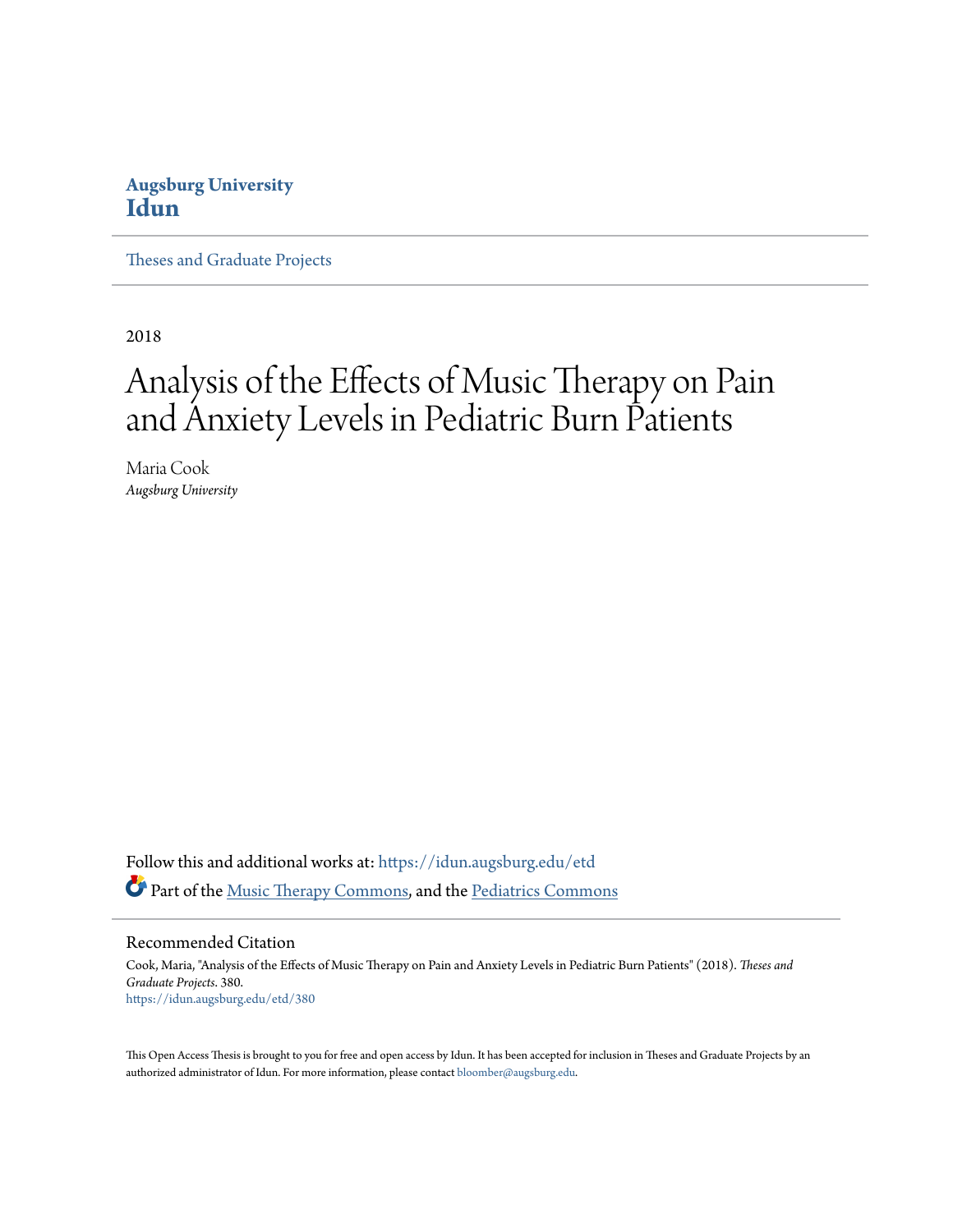Analysis of the Effects of Music Therapy on Pain and Anxiety Levels in Pediatric Burn Patients

By: Maria Cook

Dr. Alicia Quella

Paper Submitted in Partial Fulfillment Of the Requirements for the Degree Of Masters of Science Physician Assistant Studies Augsburg College 8/17/2017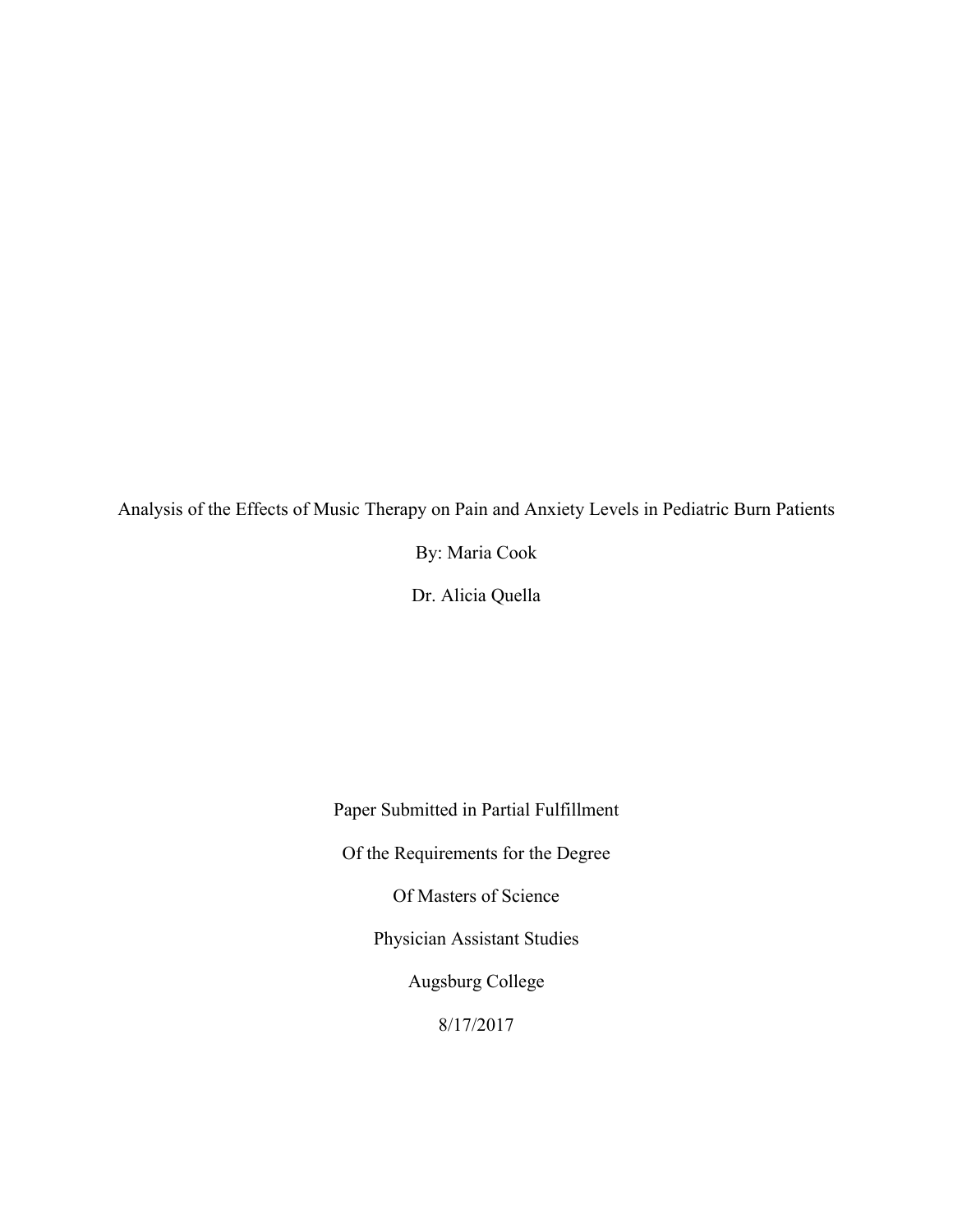# Table of Contents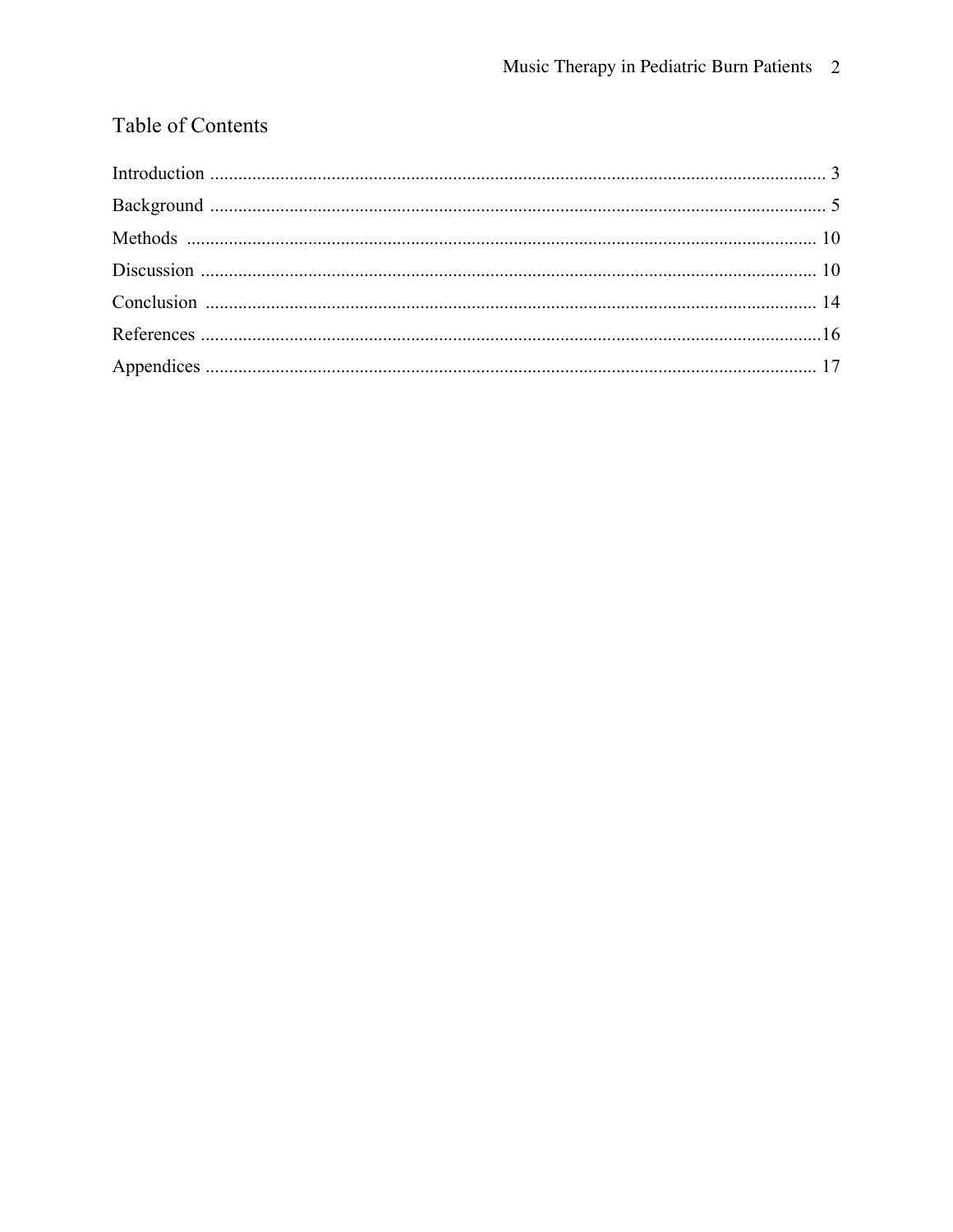#### **Introduction**

The management of pain and anxiety in burn patients remains a complicated and challenging field in medicine. Burn injuries resulting in tissue damage are considered one of the most severe traumas that can be experienced. Pain and anxiety continue to be major problems for patients with burn injuries during all stages of the treatment. Adequate treatment for burn injuries often include escharectomy, skin grafting, debridement, regular dressing changes, and physical therapy. <sup>1</sup> Range-of-motion exercises are essential in preventing complications such as contractures and promoting functional use of the burned tissue.<sup>2</sup> Acute pain from burns can cause physical and psychological consequences that have the potential to lead to chronic pain. Anxiety is closely associated with pain in burn patients and creates added stress that consequently can exacerbate the pain.<sup>3</sup> Repetitive painful procedures generate anticipatory anxiety for patients, which can directly influence a patient's perception of pain.<sup>1, 2</sup> This negative interaction with pain leads to a decrease in the therapeutic effects of medications.<sup>4</sup>

Proper pain management is essential during recovery because it reduces the chance of developing malnutrition and promotes a stronger immune system.<sup>1, 5</sup> High levels of stress and anxiety are associated with increased levels of the hormone cortisol.<sup>5</sup> Elevated levels of cortisol are linked with a reduction in the production of immunoglobulin A (IgA), leading to suppression of the immune system.<sup>1, 5</sup> IgA is an antibody responsible for creating a strong mucosal environment to fight off infections of the upper respiratory tract, gastrointestinal tract, and genitourinary tract.<sup>5</sup> Impairment in the IgA production can result in an increased risk of infection. It is essential to find ways to reduce pain and anxiety to prevent stress and stop the development of further debilitating conditions.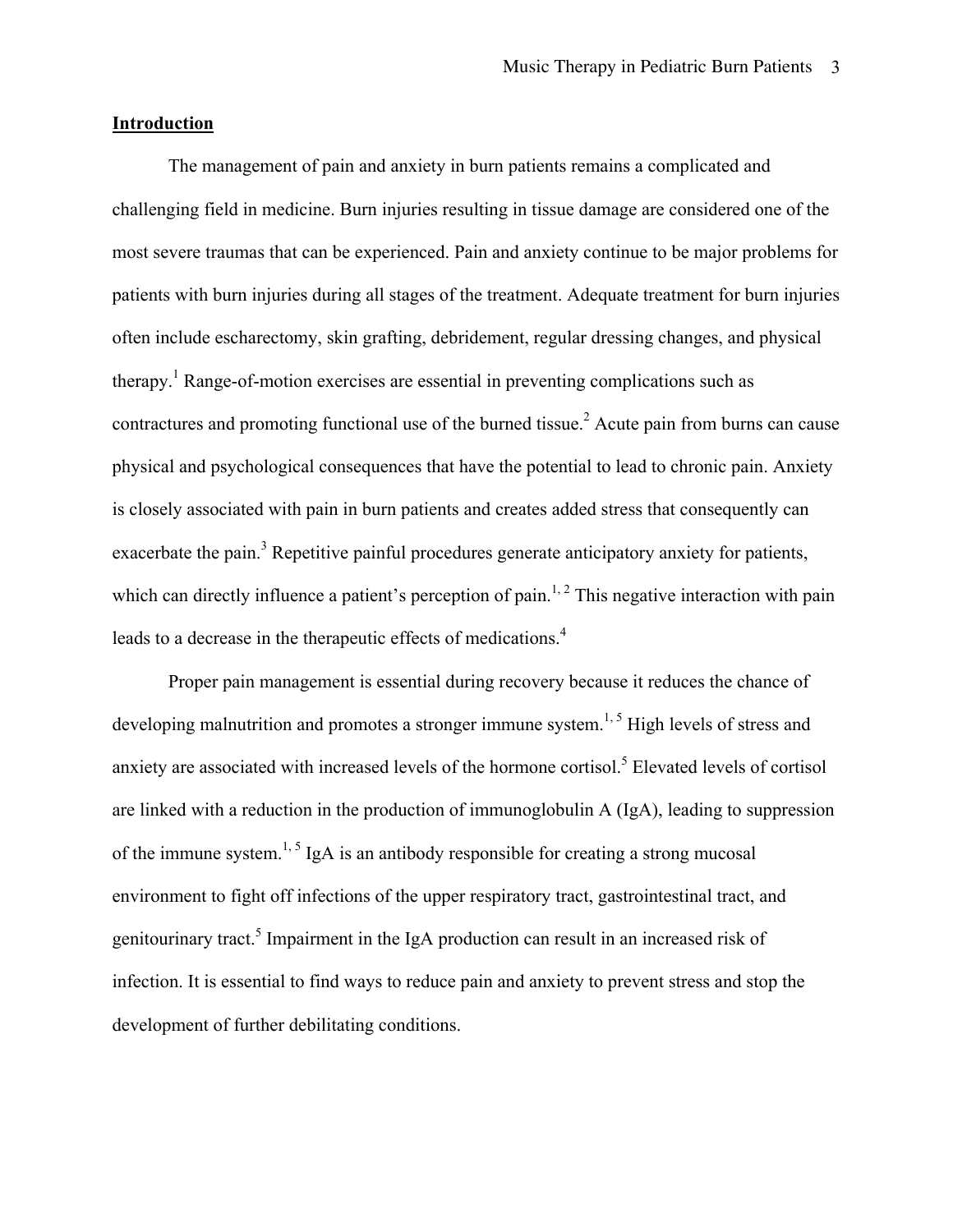The most common method to control the pain and anxiety experienced by burn patients is the use of opioid analgesics and anti-anxiety medications.<sup>1, 2, 6, 7</sup> Currently there is a push to utilize more non-pharmacological therapies in the treatment of burn patients to reduce the need for analgesics and limit drug side effects. The pediatric population can especially benefit from the use of non-pharmacological therapies because dosing and side effects vary greatly for children.<sup>6</sup> With the incorporation of a holistic approach to pain management, analgesic use can be reduced and treatment therapies can be more accurately designed to fit the patients' unique therapeutic needs.

Music has been an integral component of social life and a universal language shared across cultures throughout history. <sup>8</sup> Music has been utilized in numerous medical settings for years such as hospital waiting rooms and medical offices to promote relaxation.<sup>2</sup> It has the power to adapt and evoke physical, cognitive, and emotional changes. In 1914, the first case of music therapy was recorded by Dr. Kane.<sup>7</sup> He observed and documented the effect music had on his patients before, during, and after surgery. He concluded that patients who received the music therapy had reduced anxiety before the start of the surgery and better tolerated the induction of anesthesia.<sup>7</sup>

Today the American Music Therapy Association defines music therapy as "an established health profession that uses music and the therapeutic relationship to address physical, psychological, cognitive, and/or social functioning of patients of all ages and disabilities."<sup>8</sup> Music therapists offer opportunities for active and passive patient participation in a nonpharmacological treatment to help reduce pain and anxiety.<sup>8</sup> Therefore, the aim of this review is to assess the effectiveness of music therapy on pain and anxiety levels in pediatric burn patients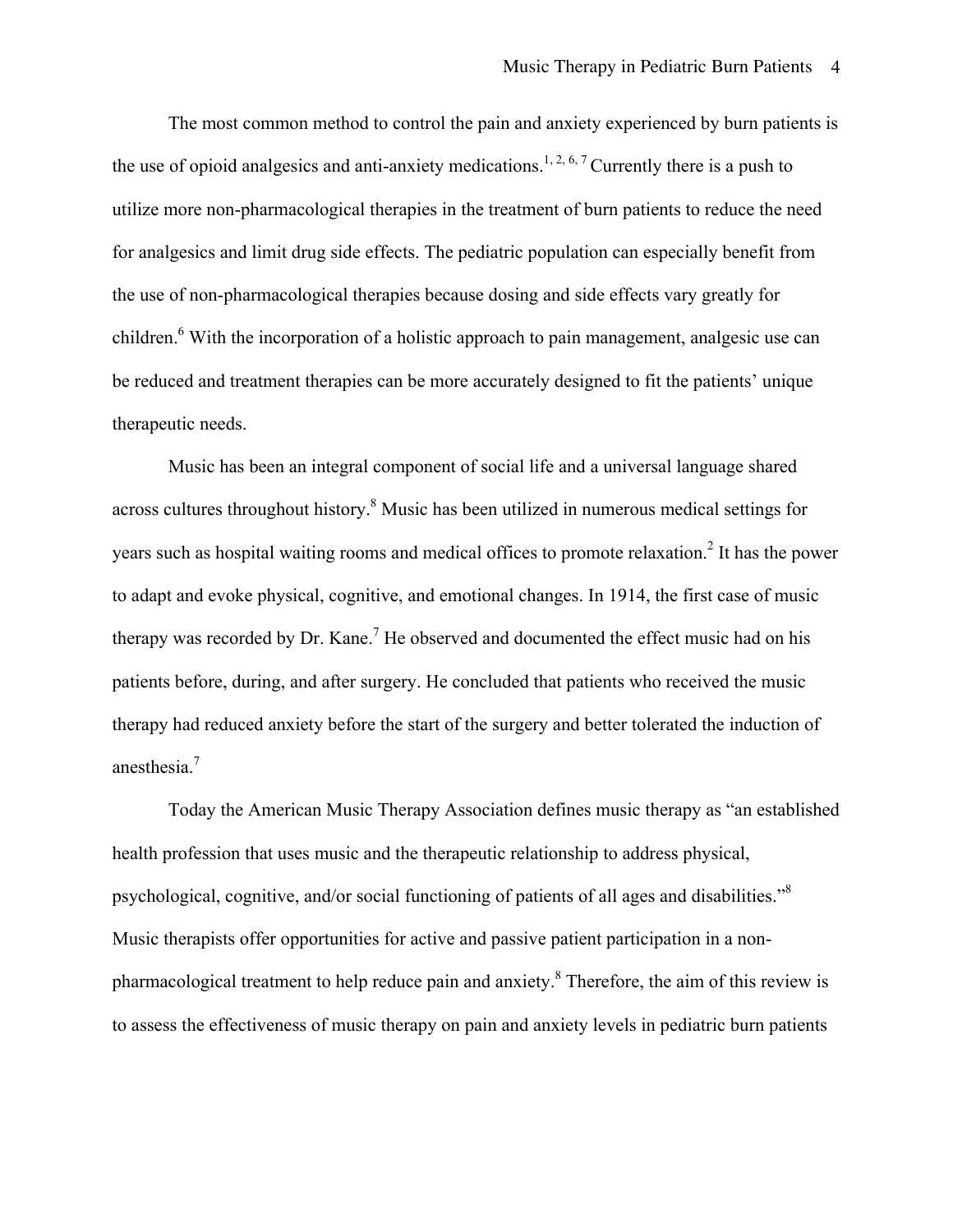through the evaluation of randomized control trials and experimental studies of music interventions for burn patients during treatment procedures.

#### **Background**

#### **Music Therapy and Gate Control Theory of Pain**

The pain experienced by pediatric burn patients on a daily basis can range from moderate to severe depending on the treatment procedure. During the treatment process, patients experience background pain at rest, procedural pain during debridement or dressing changes, and breakthrough pain during rehabilitation.<sup>2, 4</sup> One of the main accepted theories for the control of perceived pain is the gate control theory of pain.<sup>2-4, 9-11</sup> This theory states that pain has three main components: sensory-discriminative, motivational-affective, and cognitive-evaluative.<sup>9</sup> Receivers in the central nervous system act as gatekeepers by allowing nerve impulses to transmit to the spinal cord dorsal horn.<sup>4, 9</sup> These signals then synapse and transmit the perception of pain to the brain. Through cognitive-evaluative factors such as imagery, self-statements, and attentiondiversion devices, pain impulses to the brain are reduced.<sup>9</sup> Music targets the central nervous system and provides a competitive sensory stimulus to pain.<sup>11</sup> Distracting the patient from the pain closes the gate and leads to the diversion of the painful stimulus resulting in a state of relaxation.<sup>9-11</sup> Music therapy incorporates cognitive strategies to effectively lower pain and anxiety levels in burn patients.

Prensner et al. gave several case examples of music therapy effectively treating pediatric burn patients at the MetroHealth Medical Center in Northeast Ohio.<sup>9</sup> In one case a six-year-old male with burns covering 30% TBSA refused to participate in therapeutic range of motion exercises with his fingers and arms. However, when the music therapist played a familiar children's song with interactive hand movements, the patient completed all the exercises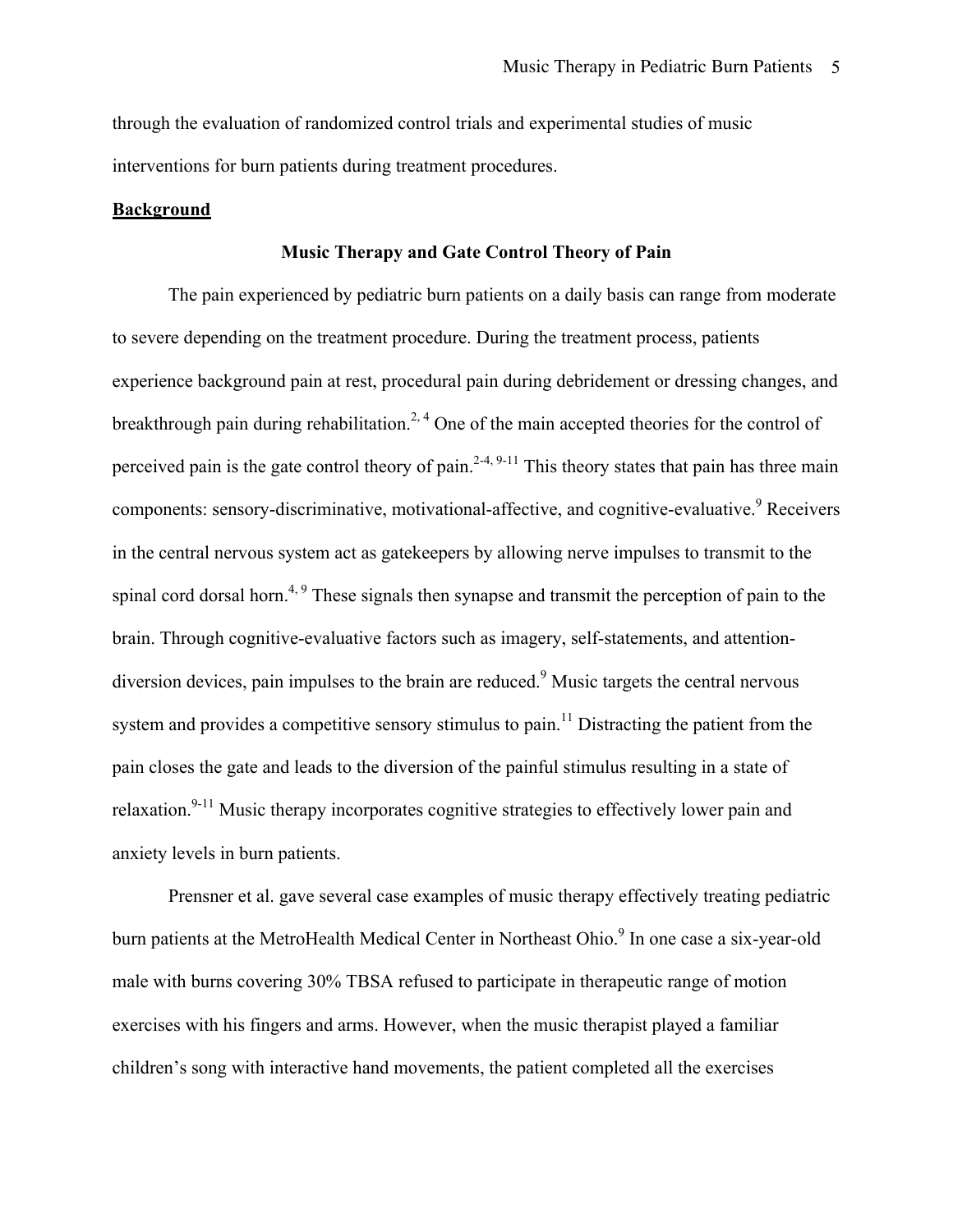independently.<sup>9</sup> That same patient also had edema in his extremities and was unable to relax to allow the medical team to place an IV so a music therapist played music for the patient. Ten minutes later the medical team returned and was able to place the IV and the child remained calm during the entire procedure.<sup>9</sup> In another case a seven-year-old male with burns covering 24% TBSA participated in a combination of Music Based Imagery (MBI) and music listening before, during, and after routine dressing changes. The child experienced a marked decrease in heart rate and a steady trend in pain and anxiety levels with few peaks in intensity<sup>9</sup>. Through the distractive and interactive methods of Music Therapy, these pediatric burn patients had reduced perceptions of pain allowing the medical care team to provide necessary treatment procedures.<sup>9</sup> This created a more favorable experience for the patients and enhanced their ability to progress in their rehabilitation.

#### **Music Therapy Used in The Management of Pain**

A number of studies have explored the effects of music on pain levels before, during, and after medical procedures for burn patients. Few studies have examined the effects of music therapy in the population of pediatric burn patients. To complete a thorough analysis of this topic, studies involving adults were also reviewed in addition to studies in the pediatric population.

In one study, pain was defined as "an unpleasant sensory and emotional experience associated with actual or potential tissue damage, or described in terms of such damage."<sup>10</sup> Children respond to pain in a variety of ways. Pain is demonstrated through observable behaviors including crying, kicking, yelling, or retracting. Pain can also be expressed through covert behaviors such as thoughts, attitudes, and mental images that are a result of the painful stimulus.<sup>10</sup> Lastly pain can be conveyed through physiological responses such as neuroendocrine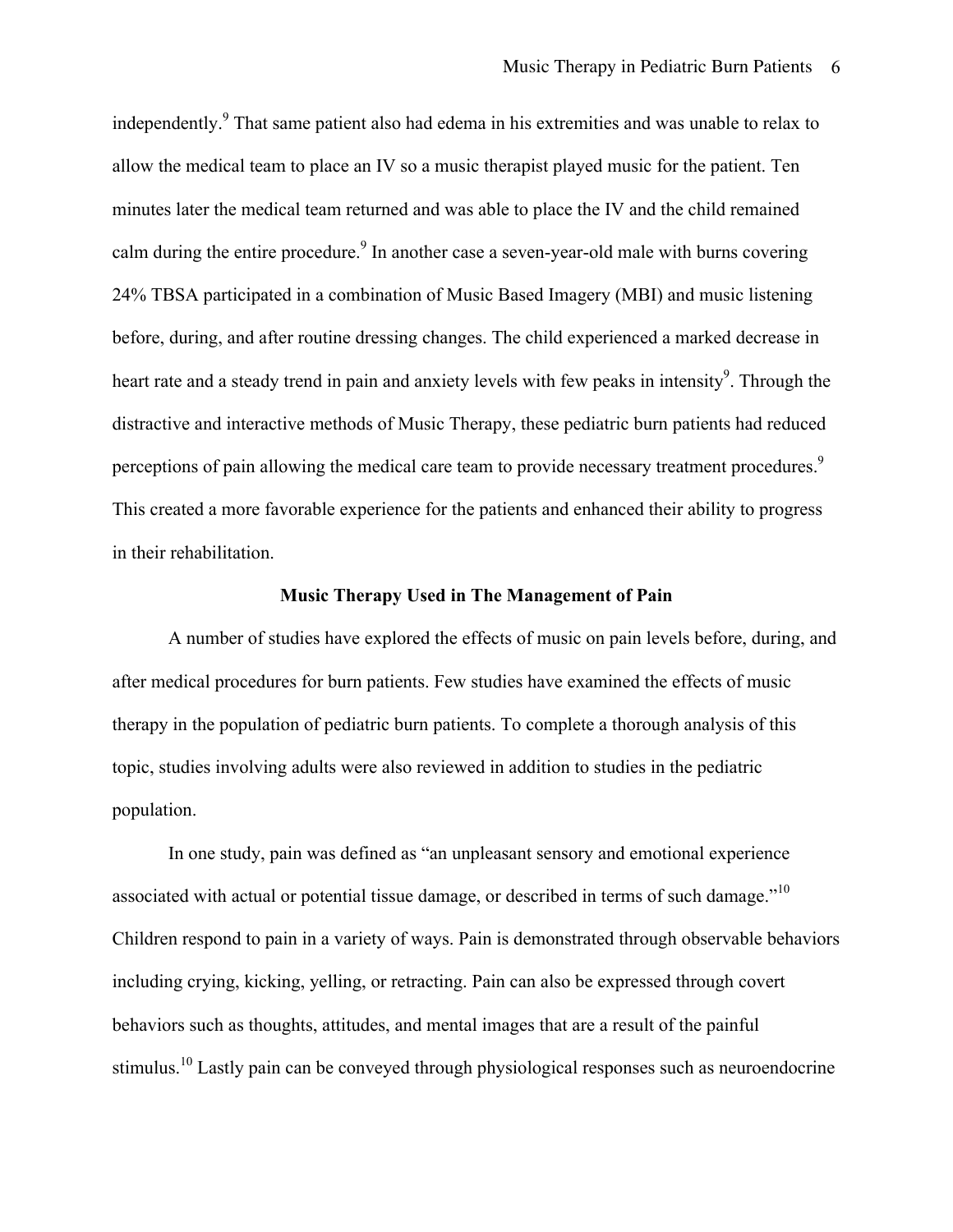responses, thermoregulation change, increased metabolism, impaired healing, and possible immunosuppression.<sup>10, 11</sup>

Whitehead-Pleaux et al. completed a study, solely with pediatric patients regarding the effects of Music therapy on pain during donor site dressing changes. Most severe burn patients require skin grafts harvested from a site that was not burned (donor site) to treat their burn.<sup>10</sup> The majority of pain receptors are intact at the donor site, which increases the level of pain and anxiety experienced by the pediatric patients. These patients must undergo regular donor site dressing changes throughout their treatment. In this study, the control group received verbal support and the experimental group had a music therapist play music and prompt participation.<sup>10</sup> The Wong Baker FACES Scale (see Figure 1) and the Nursing Assessment of Pain Intensity or NAPI (see Figure 2) were used to assess the pain experienced by the patients.<sup>10</sup> The NAPI results showed that the experimental group displayed significantly more distress than the control group  $(p=0.02)$ . The Wong Baker FACES Scale revealed no difference between the groups.<sup>10</sup> The small sample size did not accurately represent variance and limits the generalization that can be made based on the results.

A larger randomized control trial on the effects of music intervention in adult burn patients used a numeric rating scale (NRS) 0-10 to measure pain intensity for 5 days in a hospital. 0 represented no pain and 10 represented unbearable pain.<sup>4</sup> The NRS pain scores showed the experimental group who received music intervention had a statistically significant decrease in pain before, during, and after the dressing changes (see Figure 3, 4, and 5).<sup>4</sup> The control group had no significant changes in their level of pain before, during, or after treatment.<sup>4</sup> The results of this study indicate that music intervention decreased the level of pain experienced by the patient during all stages of the treatment process.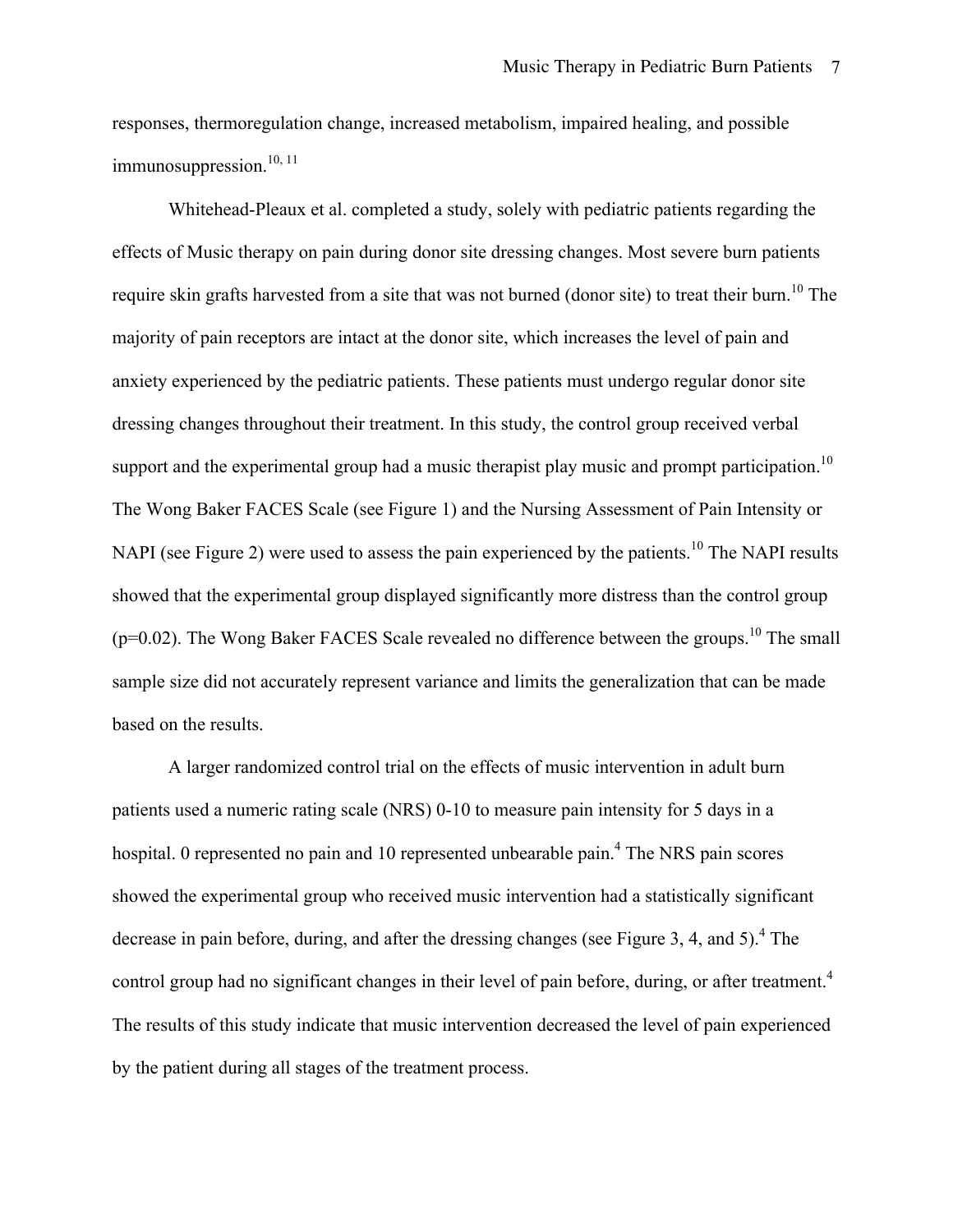#### **Music Therapy Used in The Management of Anxiety**

Anxiety is closely associated with pain during repetitive procedures such as wound care and range-of-motion exercises for burn patients.<sup>1, 2, 6</sup> Pediatric patients, often establish anticipatory anxiety that further exacerbates the pain and hinders the body's ability to heal properly. Anxiety in one study was described as "a vague, unpleasant emotional state with qualities of apprehension, dread, distress, and uneasiness."10 One study found that patients who listened to music during range-of-motion exercises experienced significantly less anxiety before and after the routine physical therapy (see figure 6).<sup>2</sup> Additionally, the results of a randomized control trial further supported the use of music therapy in burn patients.<sup>6</sup> Patients who listened to their favorite songs for 20 minutes a day in a relaxing environment experienced significantly less daily anxiety during the treatment of their burns. $<sup>6</sup>$ </sup>

A pilot study used music based imagery (MBI) and Relaxation Response Elicitation  $(RRE)$  to reduce stress and prevent anxiety in 28 burn patients.<sup>9</sup> MBI is designed specifically for the patient by having them focus and concentrate on a positive image while music is playing. Then the patient is asked to identify how the image can be described by the music.<sup>9</sup> This active participation aids in the distraction of pain and lowers the potential for anxiety. RRE regulates and restores the body's natural vital rhythms, which are interrupted when an injury occurs. A music therapist selects a vital rhythm to address such as a heart rate to match the tempo of the music. The tempo of the vital rhythms reduces stress while providing interactive music stimulation in patients to promote relaxation.<sup>9</sup> The study recorded a success rate of 98%. 22 patients recorded a successful outcome, 5 fell asleep during the protocol, 1 had a neutral outcome, and 0 had an unsuccessful outcome.<sup>9</sup>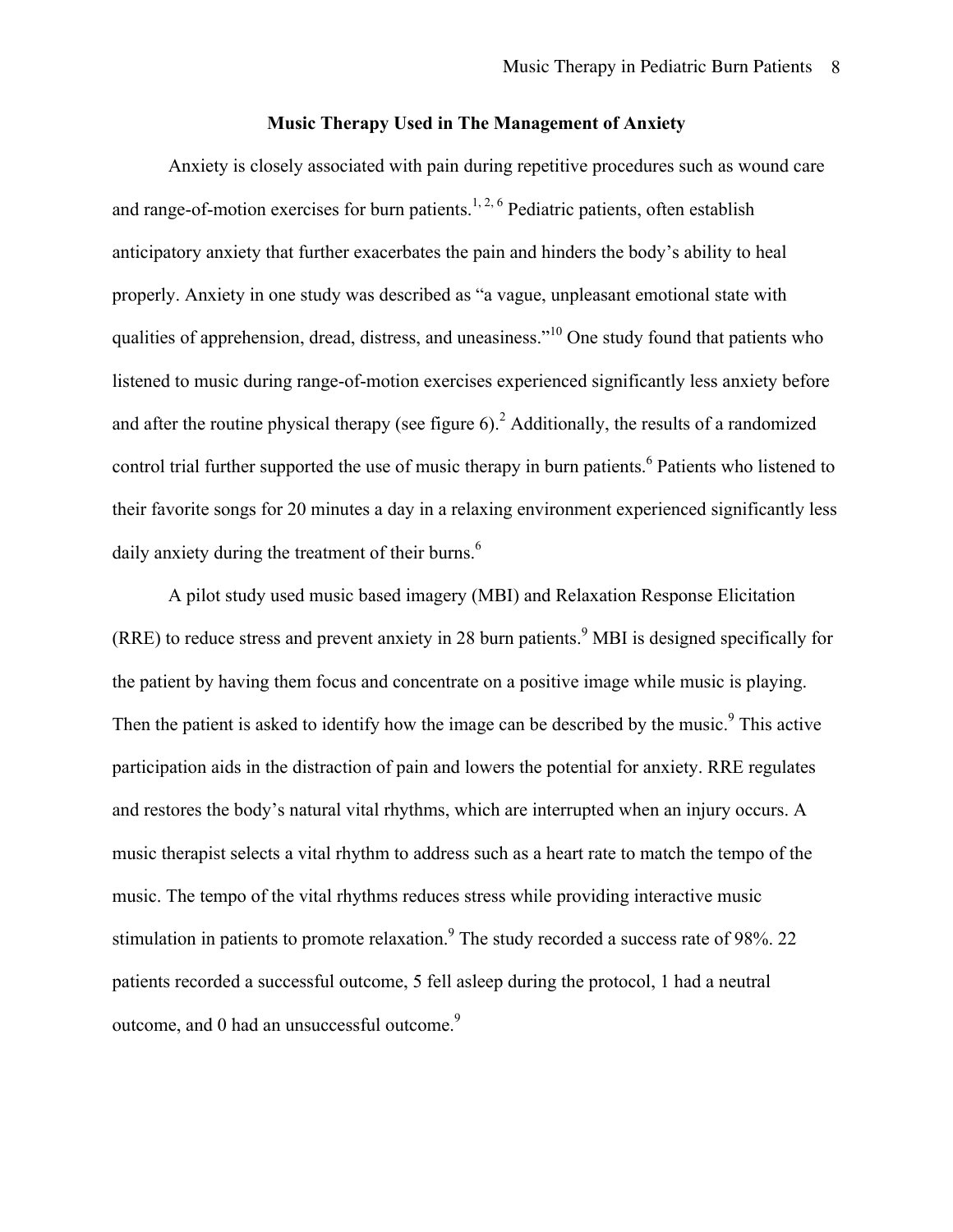With anxiety being the most common emotional issue facing burn patients, a recent metaanalysis of 17 studies and 804 burn patients was conducted to assess anxiety in addition to pain management in burn patients.<sup>1</sup> The analysis found a statistically significant difference in pain management with music intervention, indicating a positive effect on pain relief.<sup>1</sup> Also, in 11 of the studies, music interventions noticeably reduced anxiety in patients compared to non-music interventions.<sup>1</sup> This resulted in increased patient satisfaction during treatment.

#### **Music Therapy effects on Heart Rate, Respiration Rate, and Blood Pressure**

The research findings surrounding physiological measures of pain and anxiety in burn patients are more variable. In a meta-analysis, four studies showed significantly decreased heart rates in the music intervention group.<sup>1</sup> In this analysis, four studies found blood pressure did not change significantly between the intervention group and the control group.<sup>1</sup> In regards to respiration rate, two studies showed a significant difference between pre and post treatment measurements in both the music intervention and control groups.<sup>1</sup> Two other studies showed no difference in respiration rates across the groups during dressing changes.

This evidence was further supported by a randomized controlled trial monitoring heart rate, respirations, and blood pressure before and after daily dressing changes for the burn patients.<sup>2</sup> In this trial no change in heart rate, respiration rate, or blood pressure was noted between pretreatment and post-treatment values in both the music intervention group and control group.<sup>2</sup> There was also no statistical difference between the groups for the physiological measurements.<sup>2</sup> These findings imply that physiological measurements of pain may not be reliable and accurate in assessing pain and anxiety management in burn patients.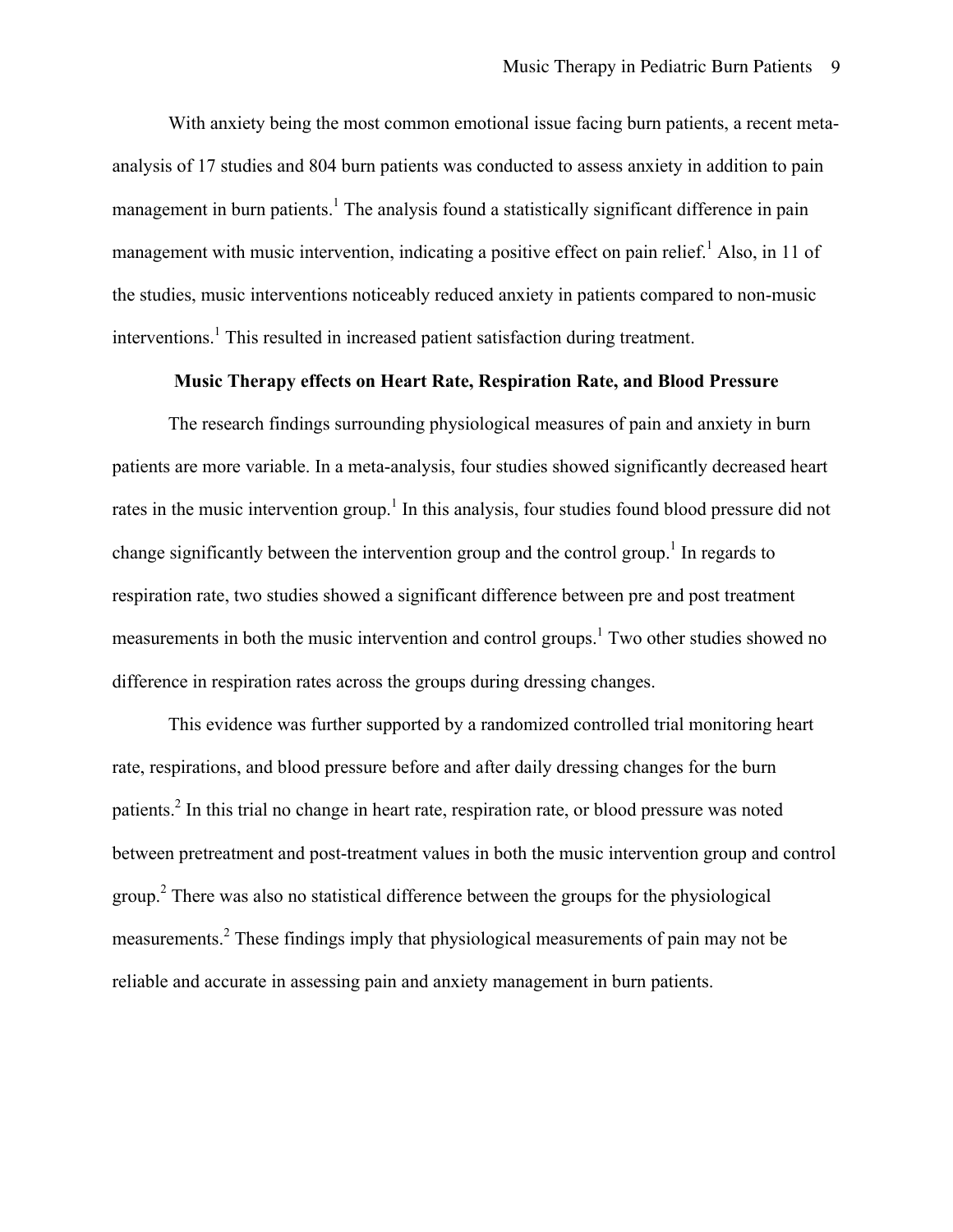#### **Methods**

A thorough search of all literature regarding the clinical application of music therapy for pediatric burn patients was completed between the dates of May fifth through July second. PubMed and Google Scholar were the databases used to gather research for this paper. Keywords that were applied as search criteria are as follows: 'Burn Trauma', 'Music Therapy', 'Music Therapy and Pediatric Burn Patients', 'Pain and Anxiety Treatment with Music Therapy', and 'Music Therapy Effects on Pain and Anxiety in Pediatric Patients.'

Articles were included if they met the following criteria: (1) Articles were published within the past 20 years, (2) Articles that were Peer Review, Randomized controlled trials, or meta-analyses, (3) Articles that included background information on what music therapy is, (4) Articles that included studies of music therapy and its benefits in the treatment of severe burns. Abstracts were read from the articles that met the initial inclusion criteria. The remaining articles were then examined and analyzed in their entirety for selection. Finally, articles were chosen for inclusion in this research paper.

#### **Discussion**

Pain management in burn patients continues to be a challenging issue and is often associated with high levels of anxiety. Pediatric burn patients are a difficult population to treat and require careful dosing along with close monitoring of drugs. Currently, there are limited studies identifying the therapeutic outcomes of music therapy in the pediatric burn population. Music has a long history of therapeutic and healing practices. It has the power to stimulate the brain and elicit an emotional response to relax and reduce anxiety in patients. $8^\circ$  One of the benefits of music therapy is its ability to adapt to a variety of situations. Not only is it more affordable for patients, but it also can be easily transported to various settings making it highly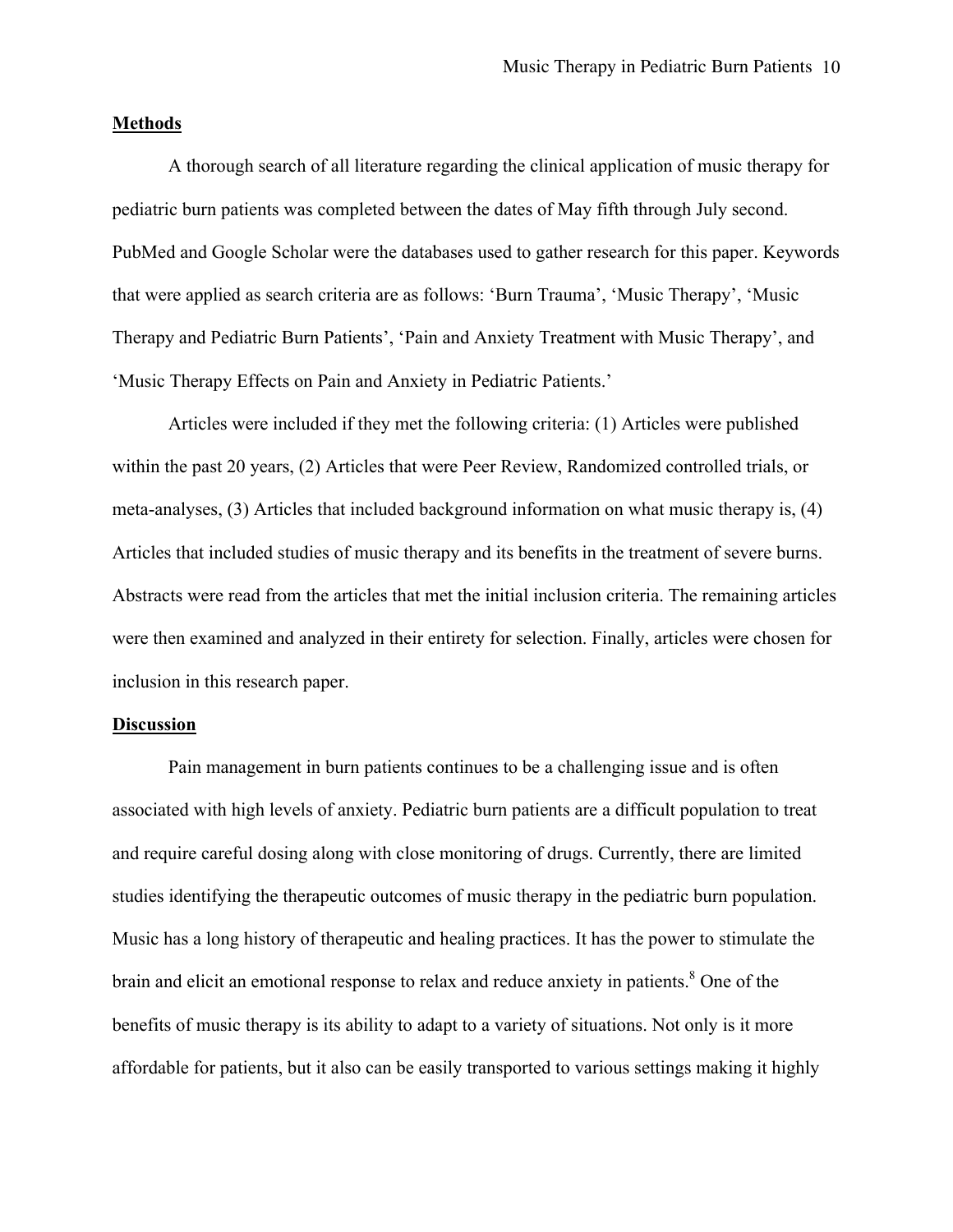portable and versatile. However this versatility creates challenges with identifying conclusive evidence about therapeutic outcomes. There are numerous types of musical interventions that can be utilized within music therapy and there is no one governing protocol. The studies analyzed for this research all used different interventions and protocols to determine the impact of music therapy on the burn patients. A variety of scales were used to assess pain and anxiety along with physiological markers such as blood pressure, heart rate, and respiration rate.

One of the main intervention differences within the research studies was the use of passive versus active music therapy. In the study by Kuo-Chang Hsu et al. the passive music approach was demonstrated and evaluated for effectiveness with pain and anxiety.<sup>4</sup> Listening to the crystal music on the CD did provide external stimuli for the participants, however a more active music intervention approach could create an even greater impact on pain and anxiety levels for patients.<sup>4</sup> Music therapists have the ability to lead guided meditations, song writing activities, and singing to help tailor the music intervention to each patient.<sup>4</sup> This optimizes the therapeutic experience and enhances patient outcomes.

The Prensner et al. pilot study demonstrated the positive impact music therapy can have on burn patients.<sup>9</sup> However, the sample size for this study was small and presented limited numerical information, which restricts the weight that this study can hold within the medical community. Despite the small sample size, the clinical case examples suggest that music therapy can be beneficial in the treatment of burned patients regardless of age and severity of their burns.<sup>9</sup> Music is one of the few sources that can adapt to a patients needs and can be made available in any setting. Music therapists have the trained skills to alter music therapy protocols to account for a patient's limitations while capitalizing on their strengths. This boosts a patient's progress with physical and emotional rehabilitation. Burn patients experience chronic intense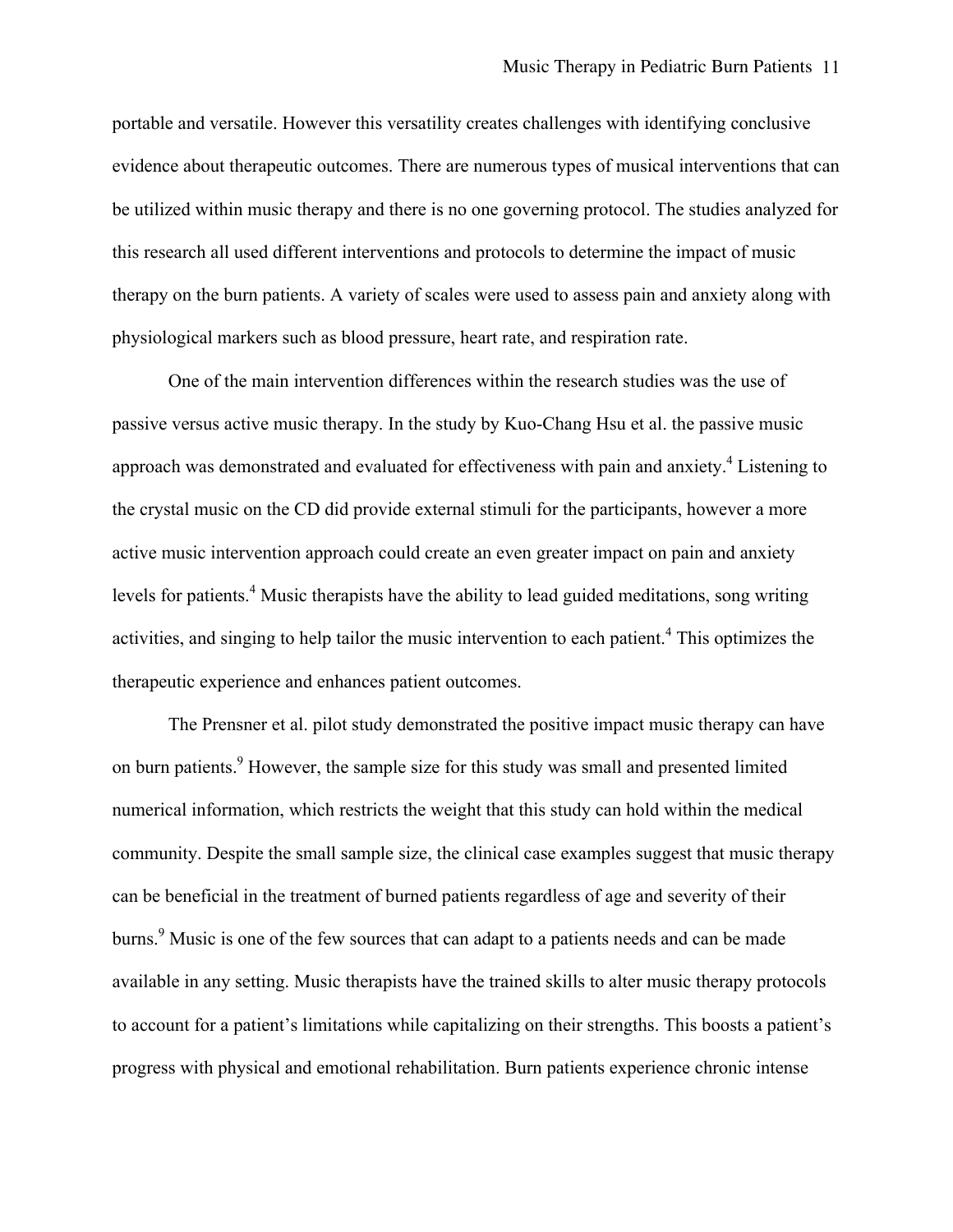pain that can often lead to problems with compliance in treatment. When pain becomes too intense providers run the risk of overmedicating their patients, which can cause sedation.<sup>1,2,6</sup> Patients then are unable to participate in physical and occupational therapy, which are essential to their recovery.<sup>2,6</sup> This study shows that engagement in music therapy can promote compliance with procedures, decrease pain intensity, and manage anxiety in burn patients of all ages.<sup>9</sup> Further research is needed with randomized controlled trials to support this study and provide information about the level of assistance music therapy can offer burn patients.

A recent study published in January of 2017 evaluated the effects of music and massage intervention on pain, anxiety, and the level of relaxation in burn patients. <sup>6</sup> The results of this study were consistent with other resources indicating that music and massage decreased pain plus anxiety while increasing relaxation in patients.<sup>6</sup> With increased relaxation, burn patients can experience improvement in symptoms and better manage the pain and anxiety associated with burn treatments. Implementing these interventions could potentially decrease the need for opioid pain medications thus providing a safer approach to overall care of the patient. One limitation with this study was the lack of records regarding the dosage of pain medication administered to each patient during the study.<sup>6</sup> If the dosages were changed during the course of the study, the level of pain experienced by the participants could have been altered consequently.

Children who are hospitalized with severe burns experience high levels of pain and anxiety on a daily basis. Pediatric patients can often feel overwhelmed by the level of care they require which restricts their ability to simply function as a young child.<sup>12</sup> According to Edwards et al. "Music therapy in pediatric hospitals is used to help children regain a sense of mastery and control through the use of music to facilitate expression of feelings about hospitalization and treatment."12 Music therapy is a vital resource for children who are learning to cope after a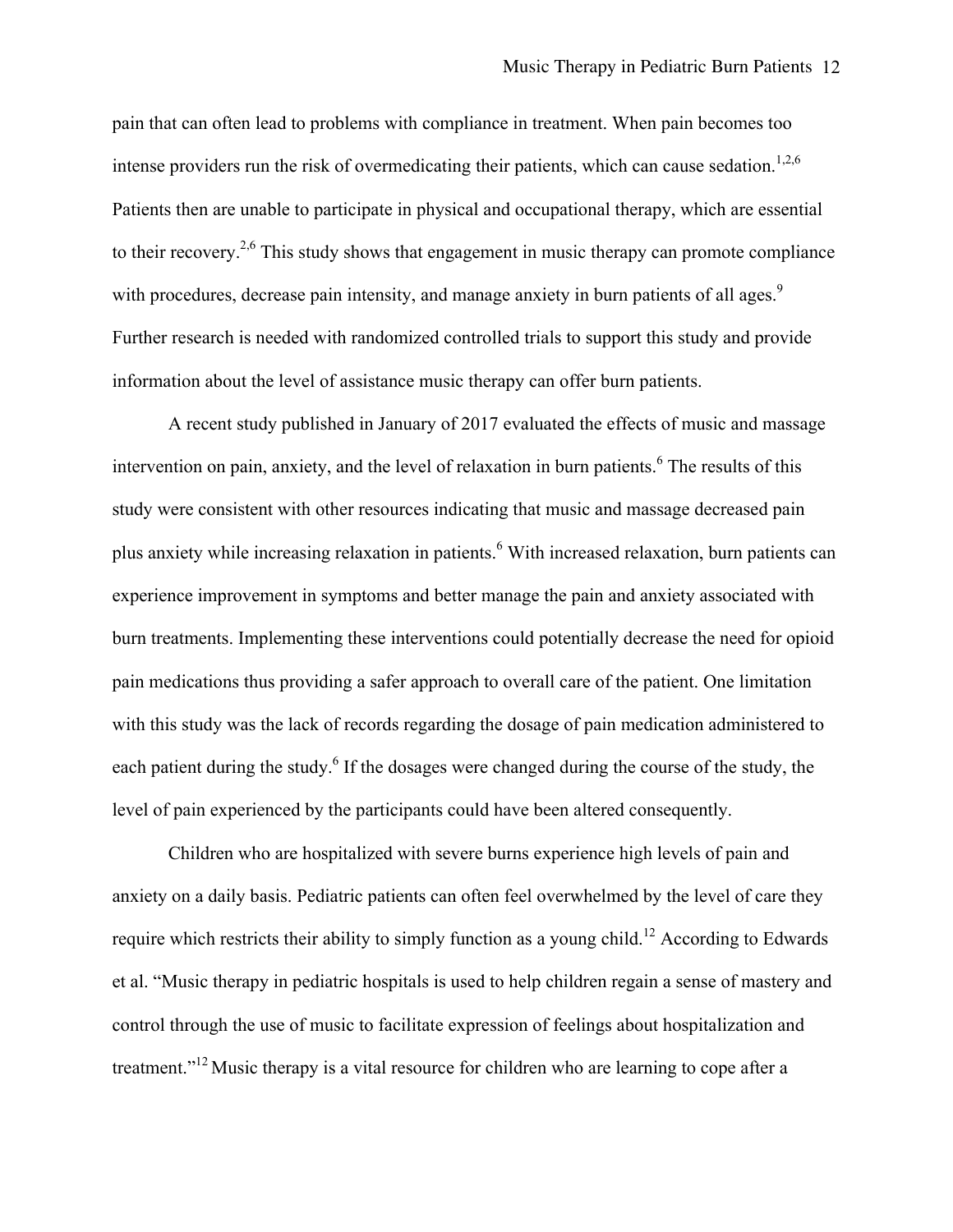stressful and traumatic experience. Children learn to relax through the use of music therapy prior to, during, and after regular treatments in the hospital.<sup>12</sup> A variety of music therapy options such as improvisational, song writing, song singing, and music listening provide opportunities for self-expression, freedom of choice, and fun interactive play.<sup>12</sup> Allowing the child to have a choice and a voice in their treatment help them regain control of their own life and feel less victimized. $8,12$ 

#### **Clinical Applications**

Music therapy is not only a treatment option for burns patients who are undergoing medical procedures. The emotional and psychological recovery for these patients can be long and challenging. The Southwest Hospital in Chongqing China recognized the daily struggles the pediatric burn patients face not only during hospital treatments, but also once they have been discharged. As a result, in 2011 the hospital created the Chunmiao Burn Children Summer Camp. This camp is for children who have sustained severe burns following a traumatic event and it is completely funded by the hospital.

This camp heavily relies on the incorporation of music therapy as a way for the children to open up and move beyond their physical limitations. Music therapists have the ability to transform and adapt every session to meet the needs of the patients.<sup>8</sup> At the burn camp, the music selected for each session depended on the current state of the children. If the children were energetic, stressed out, or emotional the music therapists would play music with a tempo to match their energy level and slowly decrease the rhythm to bring their heart rate down and ease their emotional states. The music adjusts and transforms to fit the needs of the patients.<sup>8</sup>

Music lyrics can become meaningful and powerful mediums for children to express their journey to recovery. Song writing provides a unique opportunity for children to communicate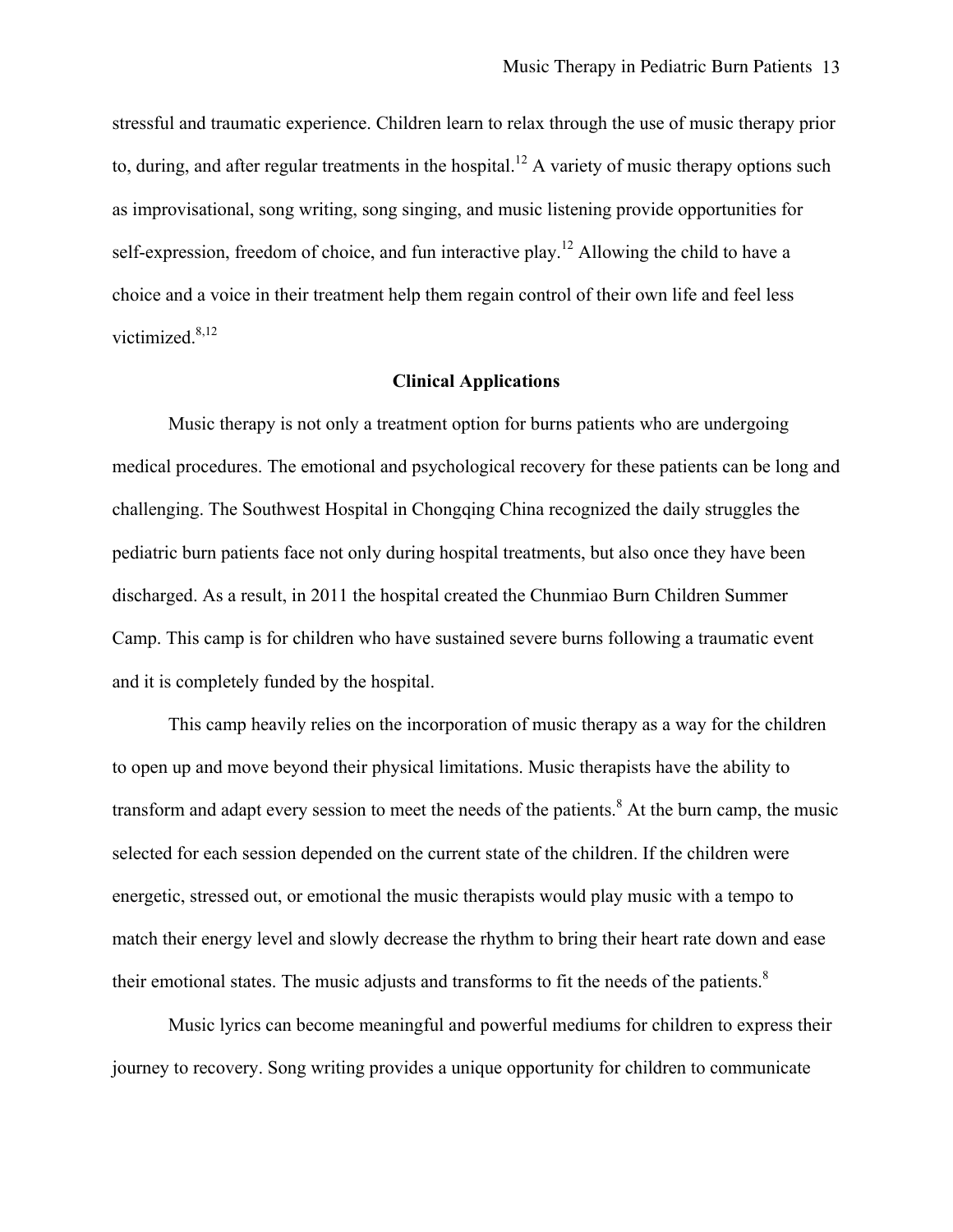their feelings, experiences, frustrations, and fears.<sup>8,12</sup> At the burn camp a music therapist led a song writing session with seven pediatric burn patients. The children were given the opportunity to speak freely with peers who understood their struggles. They composed a song describing how they do not want to be seen as different by others even though they have physical scars from their burn injuries. This music therapy session allowed the children to identify their insecurities and vocalize their emotions in a healthy and therapeutic way. For many trauma victims, especially pediatric burn patients, the treatment required moves beyond the physical management and care. Music therapy provides patients with nonpharmacologic management of pain and anxiety, while creating positive changes in mood and emotional states throughout the course of their recovery. 8

#### **Conclusion**

Music therapy may decrease pain and anxiety during treatment procedures in children who have experienced severe burns. The current research shows many positive outcomes with the use of music therapy as an intervention. However, we cannot say for certain that music therapy is causing the reduction in pain and anxiety, but it does demonstrate great promise. Many studies have shown that pediatric burn patients have a positive reaction to music as a form of treatment intervention and no negative impacts have been associated with any of the studies. With no negative side effects, music therapy continues to be a beneficial nonpharmacologic treatment option for patients and creates an opportunity for providers to reduce drugs and sedation in children.

Nevertheless, more research is needed to conclude that music therapy in fact does provide pain relief and reduces anxiety levels in burn patients. Future research should be focused on the pediatric population with larger sample sizes in randomized controlled trials using consistent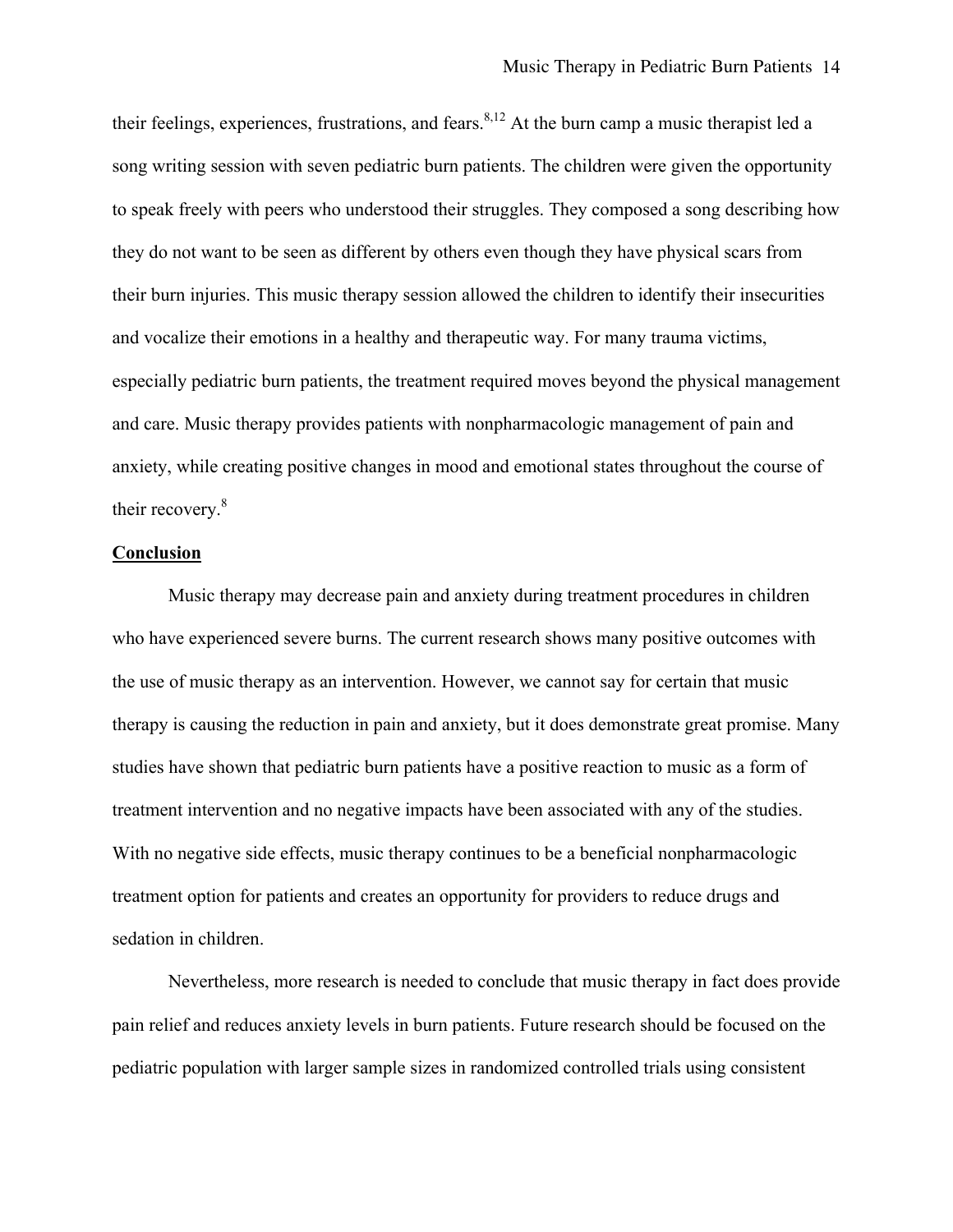methods for the measurements of pain and anxiety levels. Studies should also assess the longterm outcomes of music therapy as a form of treatment for pediatric burn patients even after the medical procedures are completed. Burn patients often experience emotional and psychological struggles surrounding their scars and outward appearances. Further high-quality studies are needed to carefully assess both the short-term and long-term effectiveness of music therapy interventions in the recovery of pediatric burn patients.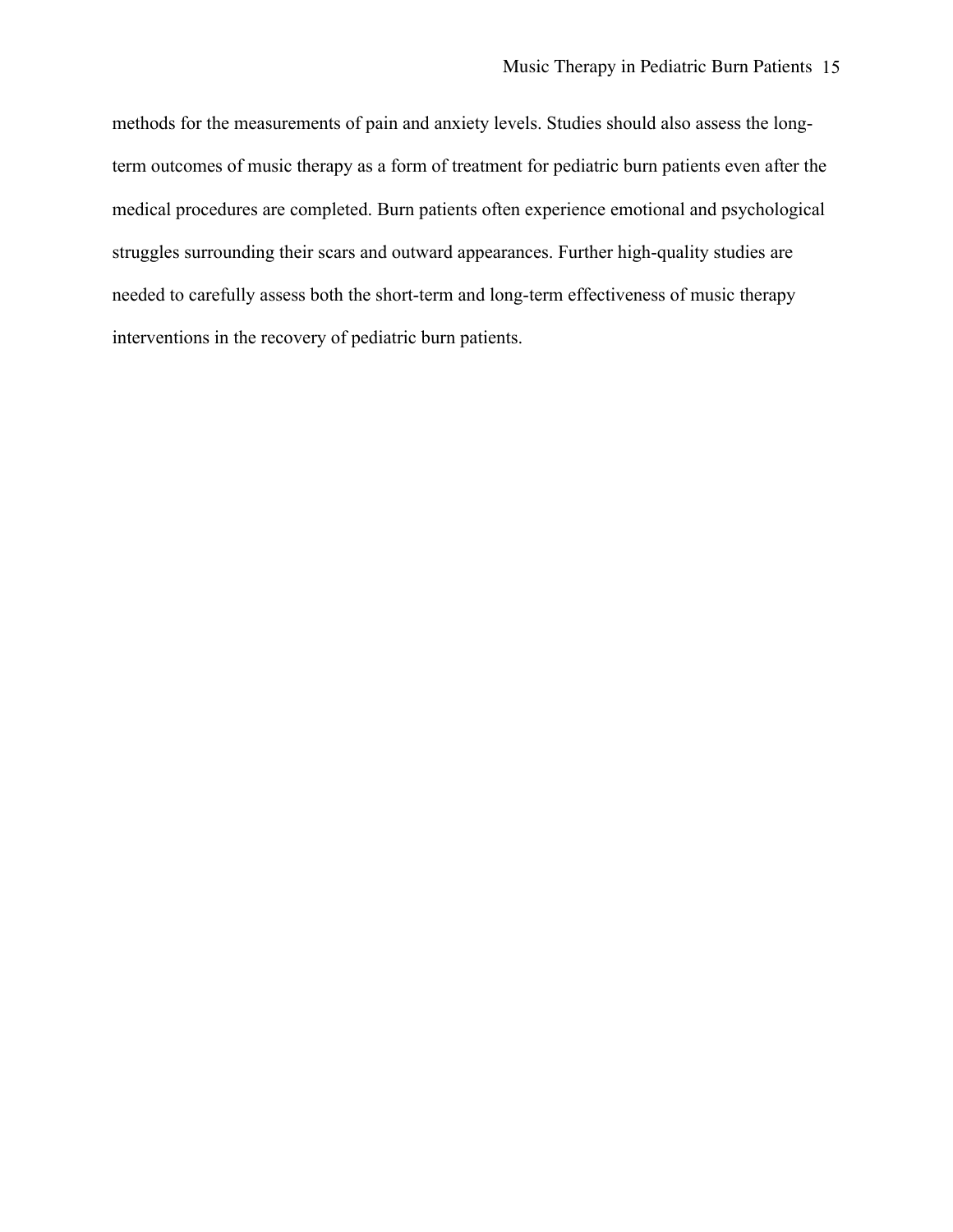## **References**

1. Li J, Zhou L, Wang Y. The effects of music intervention on burn patients during treatment procedures: a systematic review and meta-analysis of randomized controlled trials. *BMC Complementary and Alternative Medicine*. 2017;17(158):1-14. doi:10.1186/s12906-017-1669-4.

2. Ferguson SL, Voll VK. Burn Pain and Anxiety: The Use of Music Relaxation During Rehabilitation. *Journal of Burn Care & Rehabilitation*. 2004;25(1):8-14. doi:10.1097/01.BCR.0000105056.74606.9E.

3. Klassen JA, Liang Y, Tjosvold L, Klassen TP, Hartling L. Music for Pain an Anxiety in Children Undergoing Medical Procedures: A Systematic Review of Randomized Controlled Trials. *Ambulatory Pediatrics*. 2008;8(2):117-128. doi:10.1016/j.ambp.2007.12.005.

4. Hsu K-C, Chen LF, Hsiep PH. Effect of music intervention on burn patients' pain and anxiety during dressing changes. *Burns*. 2016;42(8):1789-1796. doi:10.1016/j.burns.2016.05.006.

5. Avers L, Mathur A, Kamat D. Music Therapy in Pediatrics. *Clinical Pediatrics*. 2007;46(7):575-579. doi:10.1177/0009922806294846

6. Ghezeljeh TN, Ardebili FM, Rafii F. The effects of massage and music on pain, anxiety and relaxation in burn patients: Randomized controlled clinical trial. *Burns*. 2017;XXX:1-10. doi:10.1016/j.burns.2017.01.011.

7. Mofredj A, Alaya S, Tassaioust K, Bahloul H, Mrabet A. Music therapy, a review of the potential therapeutic benefits for the critically ill. *Journal of Critical Care*. 2016;35:195-199. doi:10.1016/j.jcrc.2016.05.0210883-9441.

8. Music Therapy and Music-based Interventions in the Treatment and Management of Pain: Selected References and Key Findings. Music Therapy with Specific Populations. https://www.musictherapy.org/assets/1/7/MT\_Pain\_2010.pdf. Published 2010. Accessed June 2017

9. Prensner JD, Yowler CJ, Smith LF, Steele AL, Fratianne RB. Music Therapy for Assistance with Pain and Anxiety Mangement in Burn Treatment. *Journal of Burn Care & Rehabilitation*. 2001;22(1):82-88. doi:10.1097/01.BCR.0000055858.38006.A2.

10. Whitehead-Pleaux AM, Baryza MJ, Sheridan RL. The Effects of Music Therapy on Pediatric Patients' Pain and Anxiety During Donor Site Dressing Change. *Journal of Music Therapy*. 2006;43(2):136-153.

11. Whitehead-Pleaux AM, Zebrowski N, Baryza MJ, Sheridan RL. Exploring the Effects of Music Therapy on Pediatric Pain: Phase 1. *Journal of Music Therapy*. 2007;44(3):217-241.

12. Edwards J. Music therapy for Children with Severe Burn Injury. *Music Therapy Perspectives*. 1998;16(1):21-26. doi:10.1093/mtp/16.1.21.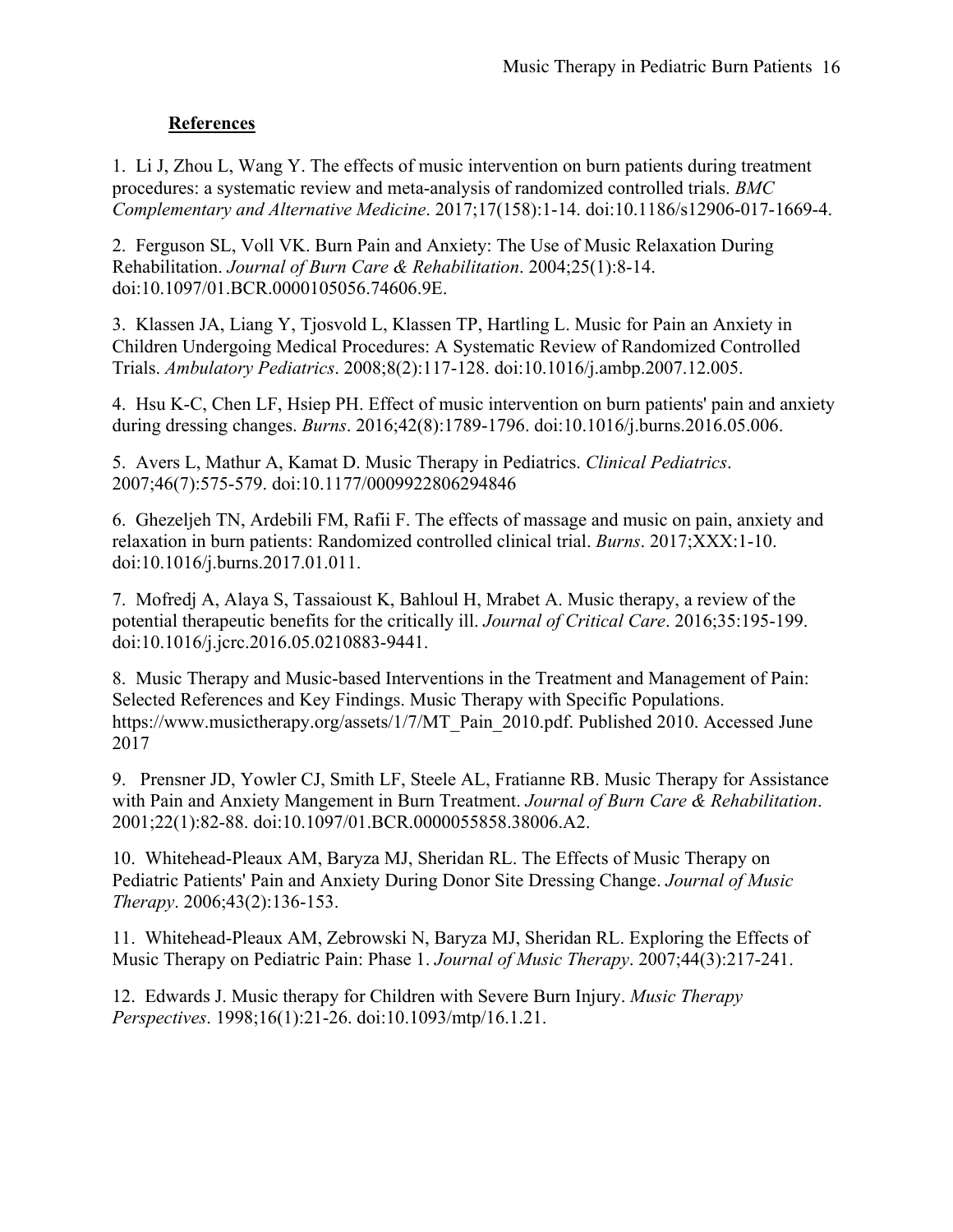#### **Appendix A**



| Verbal                           | <b>Body Movement</b>                  | Facial                        | Response to touch                     |
|----------------------------------|---------------------------------------|-------------------------------|---------------------------------------|
| $0 = positive$                   | $0 =$ moves easily                    | $0 =$ smiling                 | $0 =$ neutral                         |
| $l = other$<br>complaint/whimper | $l = neutral shifting$                | $l = neutral$                 | $=$ winces when<br>touched/moved      |
| $2 = \text{pain}$ crying         | $2 =$ tense/flailing<br>arms and legs | $2 = \text{frowning/grimace}$ | $2 =$ cries out when<br>touched/moved |
| $=$ screaming                    |                                       | $3 =$ clenched teeth          | $3$ = screams when<br>touched/moved   |



Figure 3: Pain rating before dressing change Figure 4: Pain rating during dressing change<br>Pain NRS after dressing change



Figure 5: Pain rating after dressing change Figure 6: State anxiety score across groups

**Total NAPI Score** 

Nursing Assessment of Pain Intensity (NAPI)